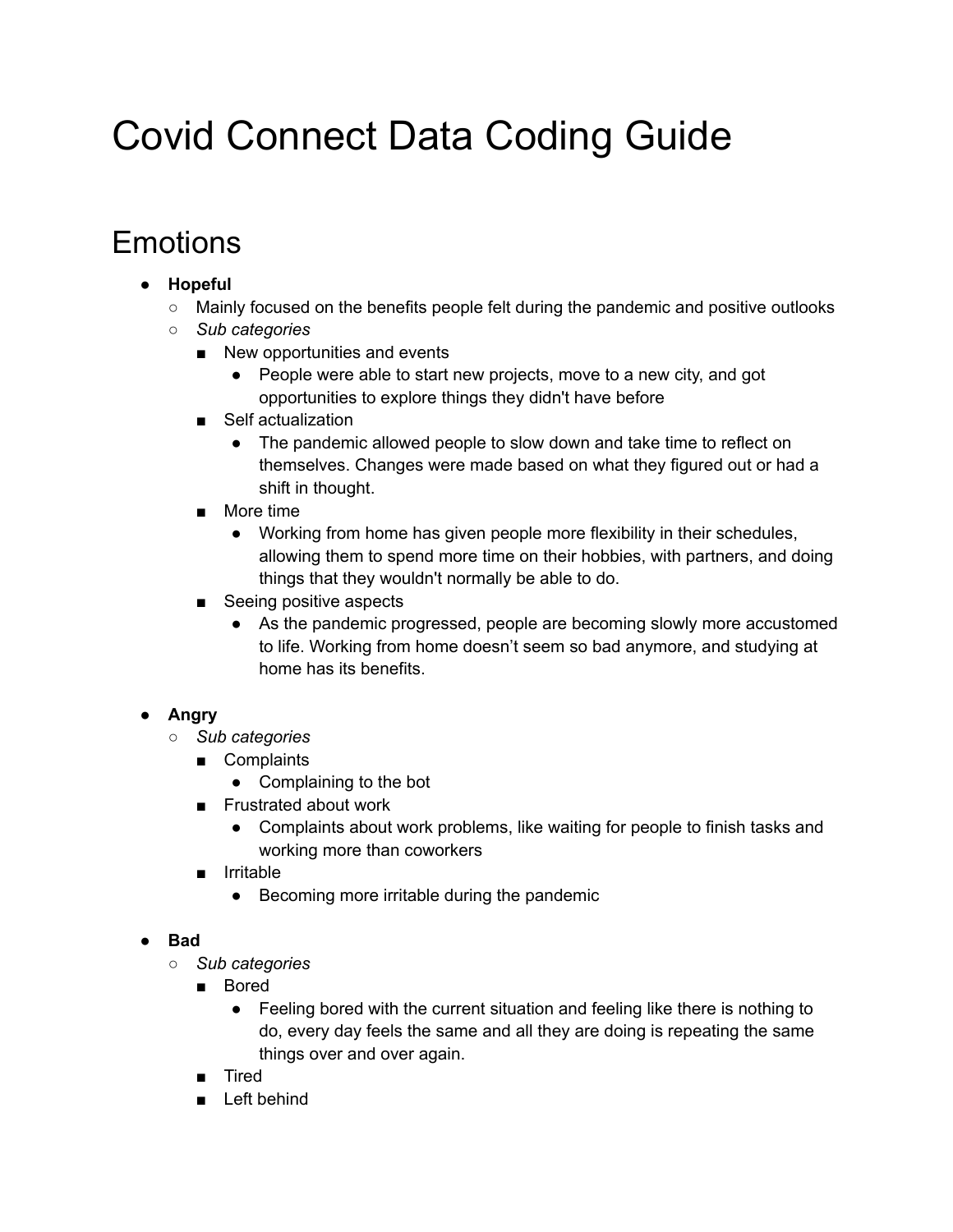- Feeling held back because of restrictions, could not experience things that others their age could experience. Lost opportunities due to covid.
- Stressed
	- Feeling overwhelmed by everything that was happening around them and want to stop or run away.

#### **● Sad**

- *○ Sub categories*
	- Feeling down
		- Feeling lethargic and not wanting to do anything.
	- Lonely
		- Feeling isolated from others because they became distant from their friends and family, or live alone, or for other reasons.
	- Lost
		- Confused about what to do, including concerns about family not following restrictions.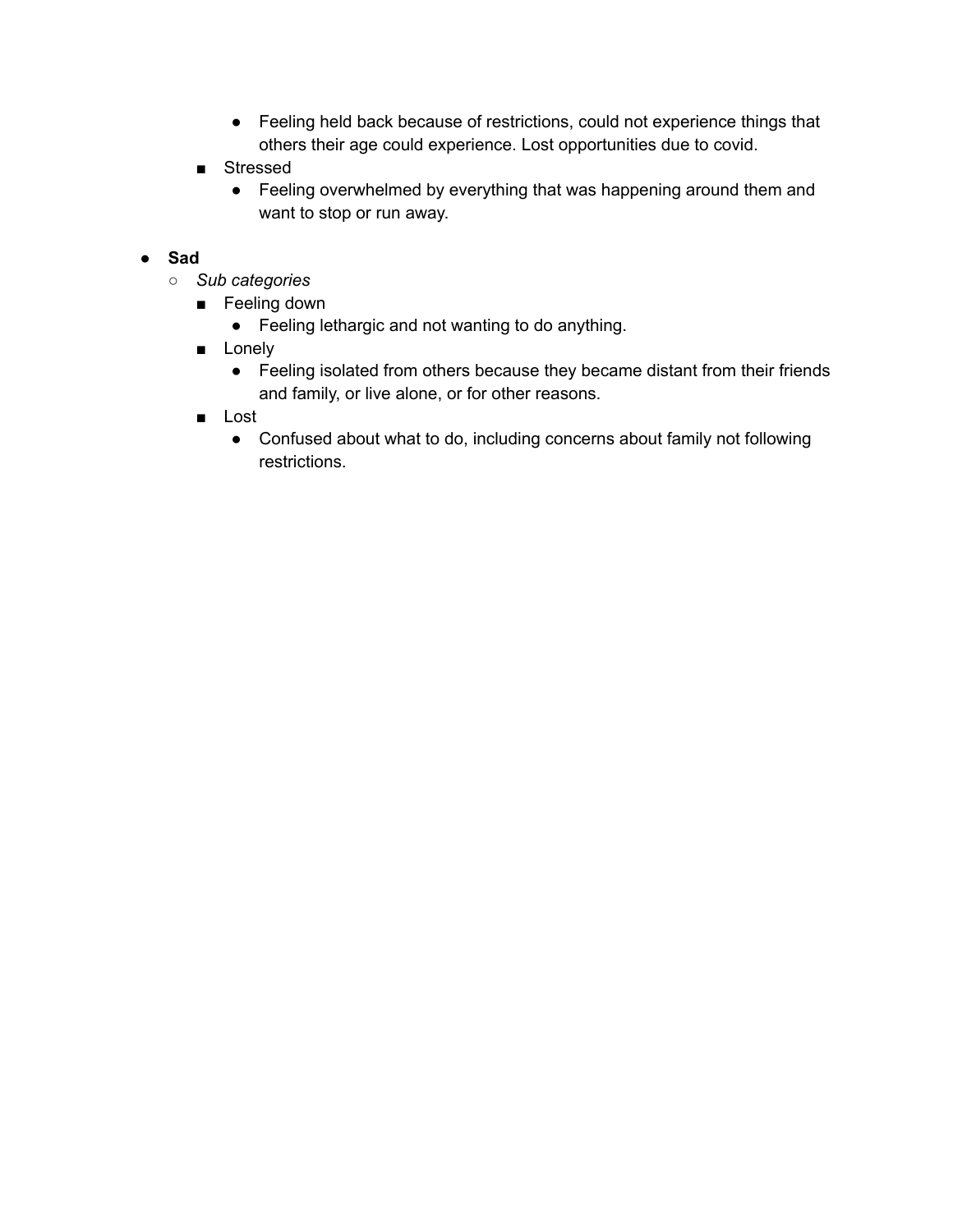# Topics and Experiences

- **● Restrictions**
	- *○ Sub categories*
		- Staying home
			- Expressing that they were tired of staying home all the time, and others felt isolated because they had to stay home all the time. People also feel forced by their family to stay home because their family is concerned about the virus.
		- Living under uncertainty
			- There were many restrictions put in place, for example travelling, meeting in person, salons. People were wary of change and felt uncomfortable pushing boundaries set by the restrictions and avoided physical contact with others. Many feel that they are still on guard, even if the restrictions lessen in the future. Also, many people got used to the "new normal" and enjoy their current life more.
		- Comments on covid protocols
			- People are angry at how other people are not following the restrictions put in place, and some dislike how the government is handling restrictions. People comment on how during the winter time, it's harder to meet outdoors.
		- Lessening restrictions
			- People are slowly going back to schools, restaurants, and other places. As travel ban is slowly reducing. Because of prior restrictions, being able to go back made it seem like a novel and eventful. People also wish they could go back into the office to work.
		- Vaccine
			- Talking about how they are grateful that their family is safe and able to get the vaccine, while others are frustrated with their family for refusing to get the vaccine.
		- Critiques
			- Critiquing how the government and media is handling news about the pandemic. People are angry about people not getting the vaccine, following restrictions, nonsense restrictions, and the news that media puts out
		- Stockpiling
			- Sharing their stories from early on in the pandemic when some items went out of stock.

#### **● Relationships**

- *○ Sub categories*
	- Losing connections
		- People are losing touch with friends and are unable to interact with their peers. People are having a hard time keeping their friends or making new connections.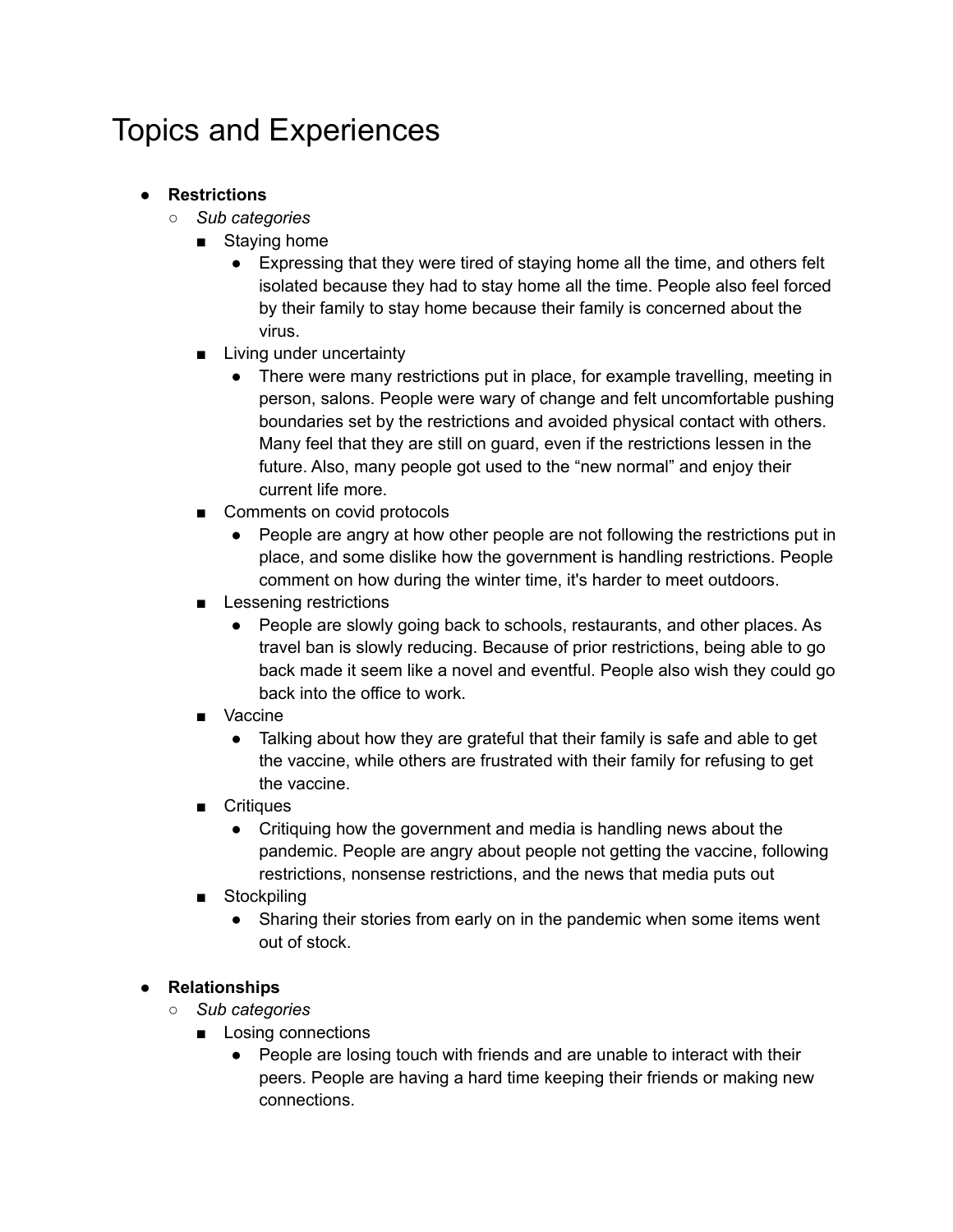- Social skills
	- People are questioning whether their social skills have declined or not. Questioning their newly developed sense of what is "normal"
- Unable to see people
	- Due to restrictions, people were not able to see their family and friends.
- Friction
	- People spent more time at home, this sometimes led people to become more irritated at people they live with.
- Bonding
	- People felt closer to their families, partners, friends, and neighbours during the pandemic because they saw them more often. Communities bonded over their shared experiences.
- Grateful to see people
	- People felt very grateful when they finally were able to see their loved ones.
- Worried
	- People are worried about people around them getting sick or struggling with stress during the pandemic.

### **● Working from home**

- *○ Sub categories*
	- No breaks
		- Work-life balance was hard to maintain, as well as knowing when to take a break.
	- Sitting all day
		- Working from home led to many people sitting and staring at computers for more prolonged amount of time.
	- Commute
		- People were grateful that they did not have to make a long commute to get to work.
	- Work complaints
		- People felt stressed and burdened by their workload. Some people complained about their bosses and coworkers.
	- Enjoying work from home
		- People enjoyed working from home, they had more time for themselves and didn't have to commute. Peopl also enjoyed having the option of joining virtually from different places.
	- Dislike work from home
		- People dislike working from home. One of the reason is having to have meetings virtually made things hard for many people during the pandemic,
	- Focus
		- People found it hard to focus when working from home due to distractions around them or people around them.
	- Isolating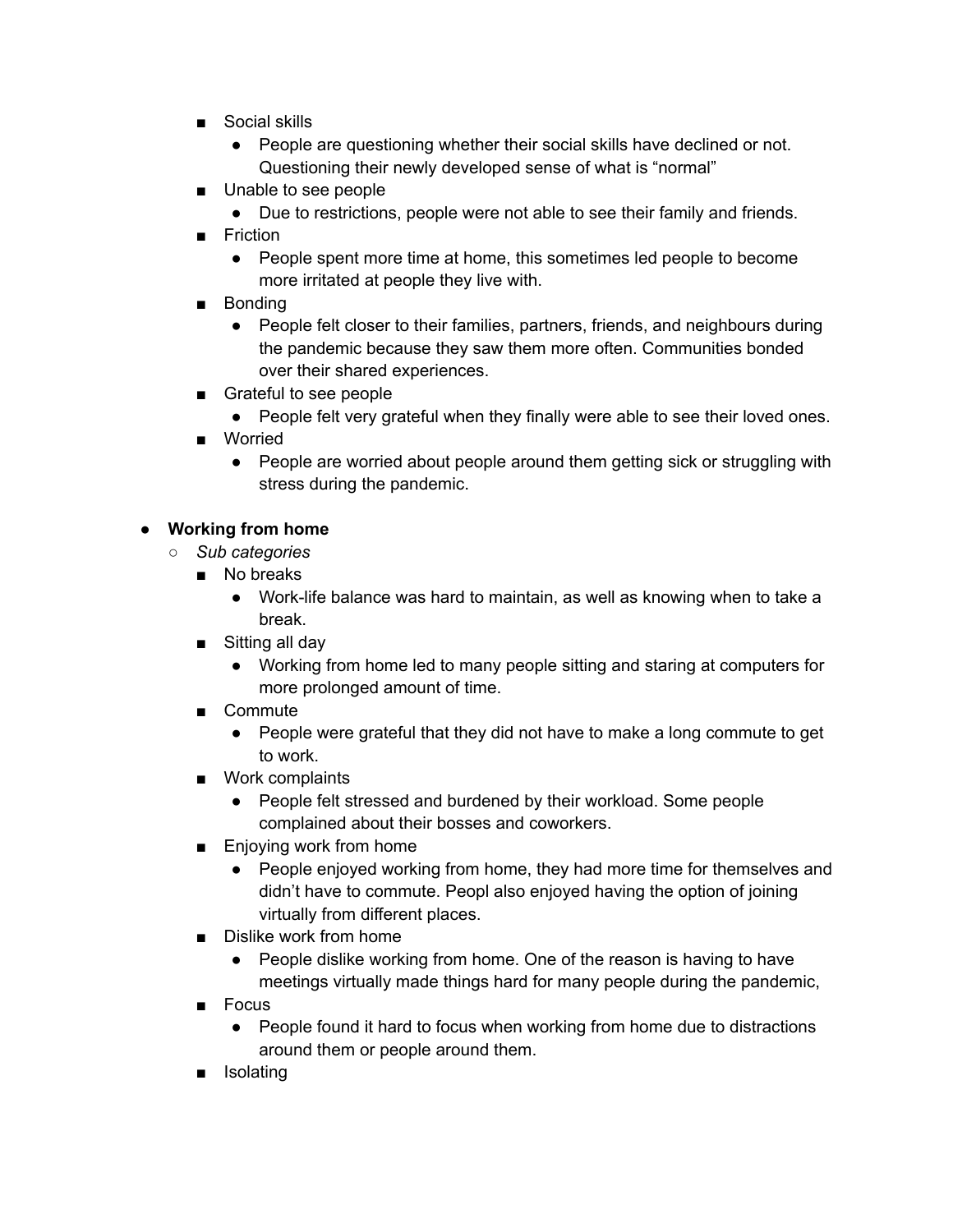• People are also sick of seeing the same scenery every day and not having any change in their environment. They also feel isolated and want to be able to see people again. Also have a regular routine of getting dressed and going out.

## **● Active lifestyle**

- *○ Sub categories*
	- Going outdoors
		- Spending more time outdoors during the pandemic since working from home gave people more time. Looking forward to spending time outdoors, or wished they had more time to spend outdoors. Discovering new places around their neighbourhood that they didn't know about before.
	- Weight change
		- Gaining weight during the pandemic because they ate more due to stress or were not exercising as much as before. Desire to wanted to lose weight and didn't know where to start.
	- Working out
		- Exercising more during the pandemic and others feel that they don't work out as much as before

### **● Personal finance**

- *○ Sub categories*
	- Housing
		- People got evicted from where they were living or struggled to find a place to live.
	- Employment
	- Not enough
		- Some people were struggling to find jobs, while others had businesses that suffered during the pandemic.
	- Saving
		- Save money during the pandemic
	- Spending
		- Spending money

#### **● Health**

- *○ Sub categories*
	- Substance abuse
	- Insomnia
		- Stress induced insomnia amongst people
	- Spreading
		- Health concerns related to covid like people spreading the virus or people not taking the proper precautions.
	- Getting sick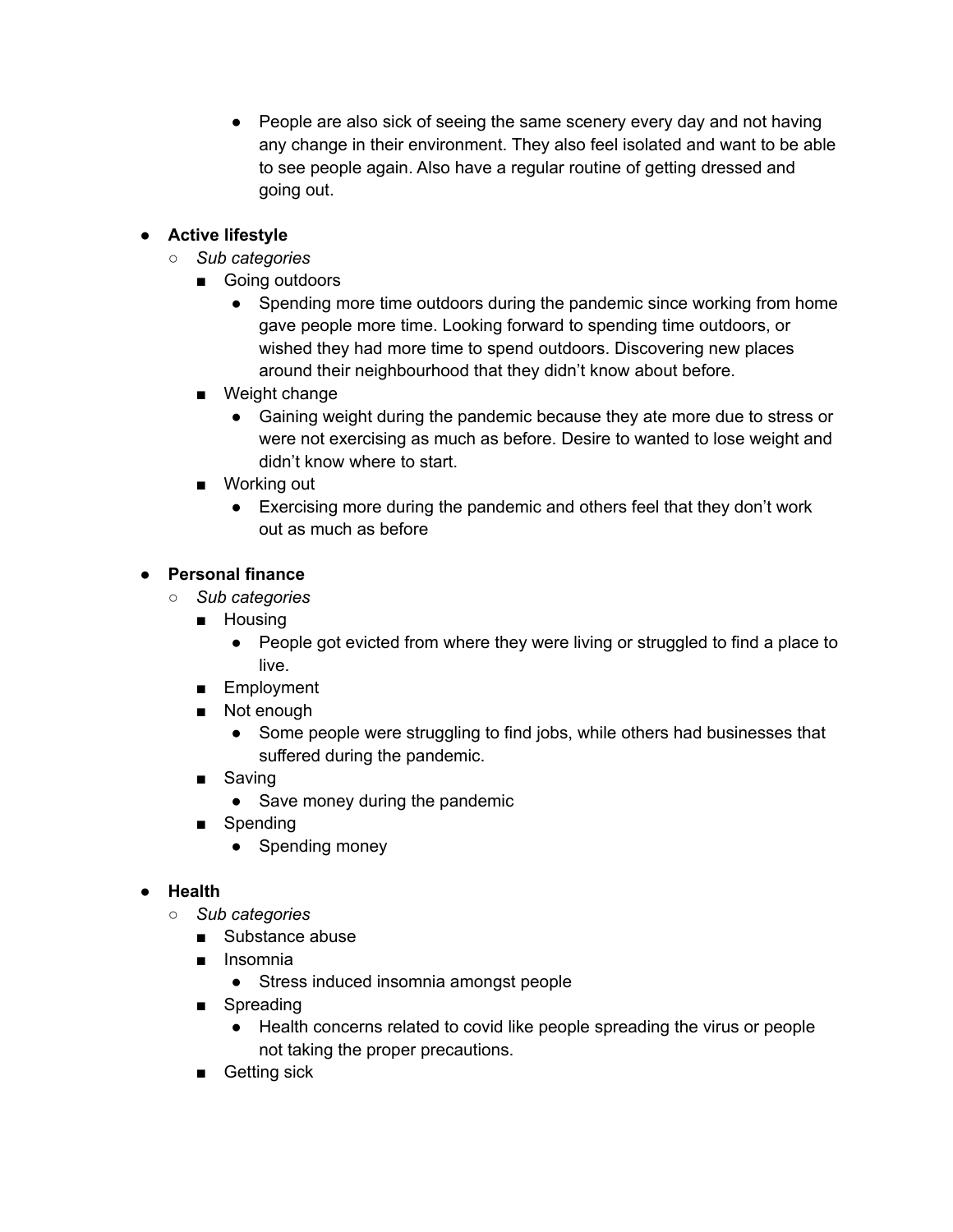● Concerns about catching covid or the flu. Talks about whether people had been sick at all during the pandemic. Talks about feeling sick, alluding to having been exposed to the corona virus